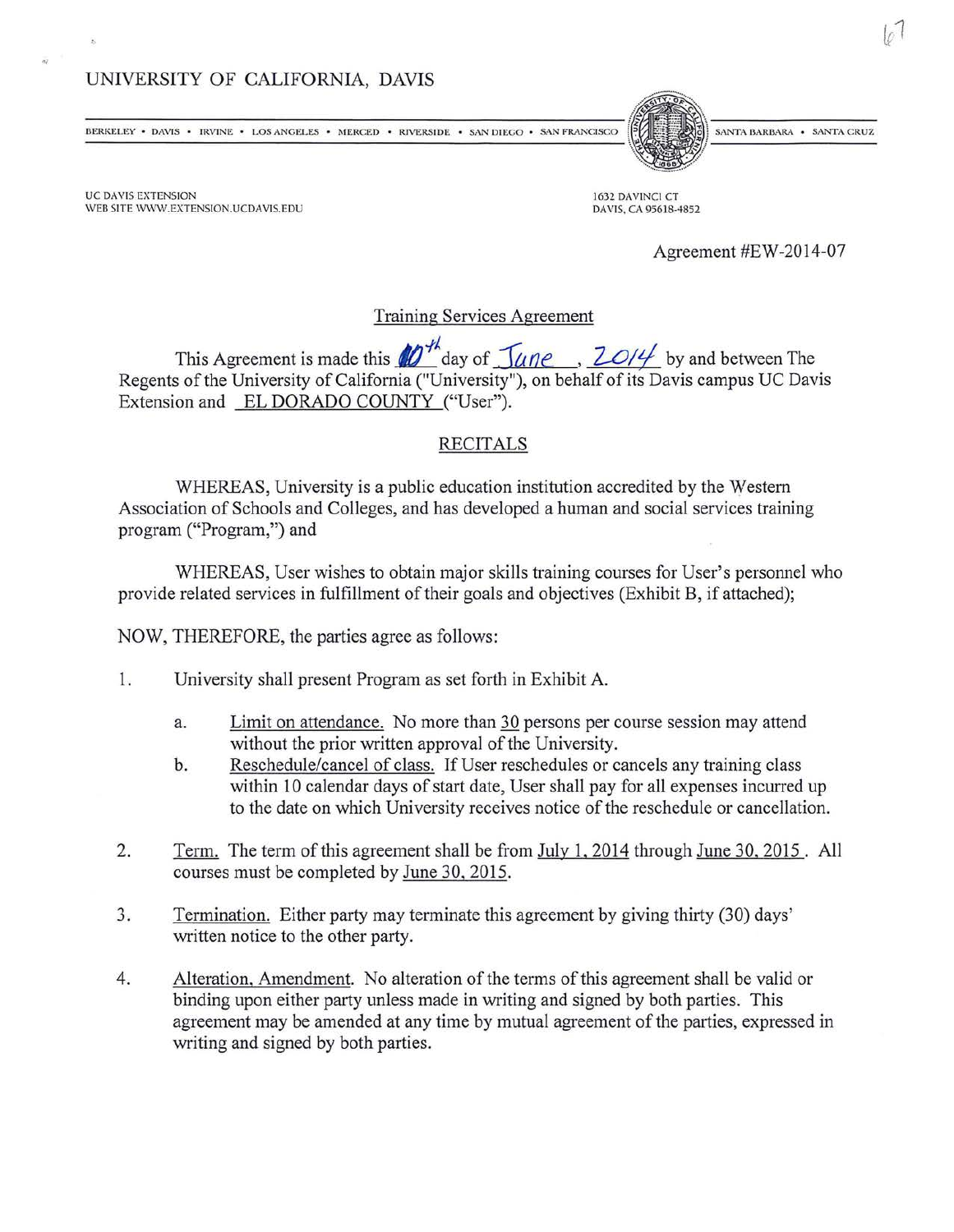- 5. Fee & Payment. User shall pay University as set forth in Exhibit A. University will invoice User in arrears no more often than monthly for training completed. User shall pay University within thirty days (30) of User's receipt of University invoice. Failure to pay within thirty days may be deemed a material breach of this agreement and good cause for termination.
- 6. Indemnification. Each party shall defend, indemnify and hold the other party, its officers, employees and agents harmless from and against any and all liability, loss, expense including reasonable attorneys' fees, or claims for injury or damages arising out of the performance of this Agreement but only in proportion to and to the extent such liability, loss, expense, attorneys' fees, or claims for injury or damages are caused by or result from the negligent or intentional acts or omissions of the indemnifying party, its officers, agents, or employees.
- 7. Insurance. University is self-insured under California law. University shall maintain this program of self-insurance throughout the term of this Agreement with retentions as follows:
	- a. General Liability (and professional liability) coverage with a per occurrence limit of a minimum of one million dollars (\$1 ,000,000).
	- b. Auto Liability including non-owned automobiles, with a minimums as follows:

| 1) | Bodily injury   |                                                              |             |
|----|-----------------|--------------------------------------------------------------|-------------|
|    | a)              | Per person                                                   | \$1,000,000 |
|    | b)              | Per accident                                                 | \$1,000,000 |
| 2) | Property damage |                                                              | \$1,000,000 |
|    |                 | Workers Compensation insurance in accordance with California |             |

- c. Workers Compensation insurance in accordance with California state law.
- d. Employer's Liability coverage in the amount of one million dollars (\$1 ,000,000).

If requested by User in writing University shall provide, upon receipt of a fully-executed Agreement, a Certificate of Self-Insurance naming User, its officers, agents, and employees, individually and collectively as additional insured (except for Worker's Compensation Insurance) for services provided under this Agreement.

Coverage shall apply as primary insurance and any other insurance or self-insurance maintained by the User, its officers, agents, and employees should be excess only. This insurance shall not be canceled or changed without a minimum of thirty (30) days advance, written notice given to User.

- 8. Confidentiality of information about individuals. University agrees to safeguard names and addresses of individuals received through the performance of this agreement in accordance with Welfare and Institution Code Section 10850.
- 9. Use ofUniversity name. User shall not use the name of the University in any fonn or manner in advertisements, reports or other information released to the public without the prior written approval of University.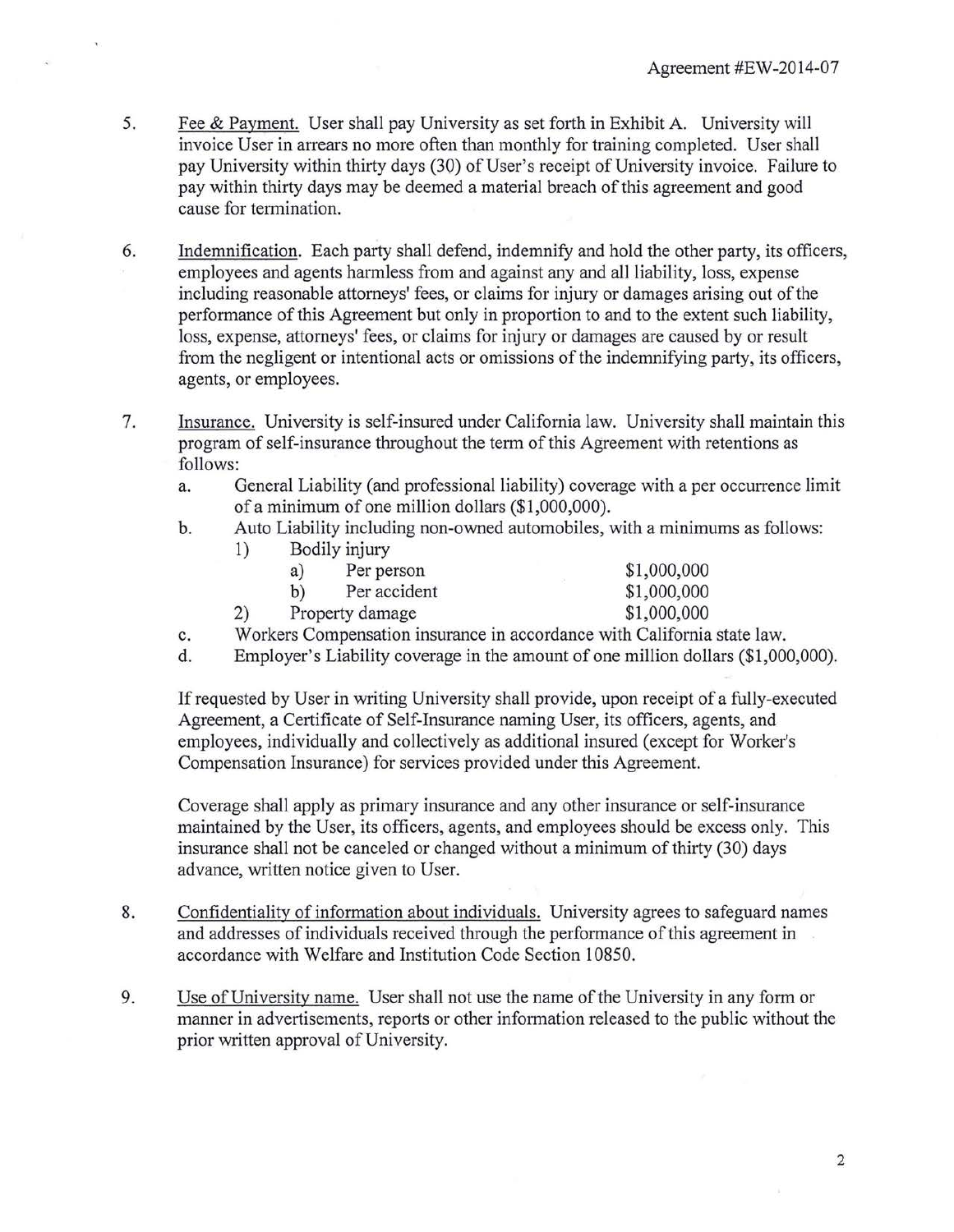- 10. Relationship of parties. It is expressly understood and agreed that this agreement is not intended and shall not be construed to create the relationship of agent, servant, employee, partnership, joint venture or association between the parties.
- 11. Notice addresses. All notices under this agreement shall be effective only if made in writing and delivered by personal service or by mail and addressed as follows. Either party may, by written notice to the other, change its own mailing address.

Financial Services UC Davis Extension 1333 Research Park Drive Davis, CA 95618

University:

User:

El Dorado County Department of Human Services 3057 Briw Road, Suite B Placerville, CA 95667

Additional University:

Center for Human Services UC Davis Extension 1632 DaVinci Ct Davis, CA 95618

Additional County:

(If Applicable)

12. Force majeure. In the event that performance by a party is rendered impossible by reason of strikes, lockouts, labor disputes, acts of God, governmental restrictions, regulations or other causes beyond the reasonable control of that party, performance shall be excused for a period commensurate with the period of impossibility.

University is a land-grant institution with a mission of teaching, research, public service and patient care, and it is required to recover the full cost of providing services to non-University entities such as User, and as a non-profit entity, makes no profit. Therefore, University does not have reserves from which to pay for expenditures made on behalf of User for which it is not reimbursed. In the event of a force majeure, User shall be responsible for payment of all expenses incurred to the point at which University gives or receives notice of the impossibility. If the impossibility becomes permanent, University will make best efforts to cancel or mitigate all outstanding financial commitments, and User shall be responsible for the cost of any remaining obligations.

- 13. Assignment. This Agreement shall be binding upon the successors and assigns of the parties. Neither party may assign the Agreement without the prior written permission of the other party.
- 14. Nondiscrimination. University agrees not to discriminate in the provision of service under this agreement on the basis of race; color; religion; marital status; national origin; ancestry; sex; sexual orientation; physical or mental handicap; medical condition;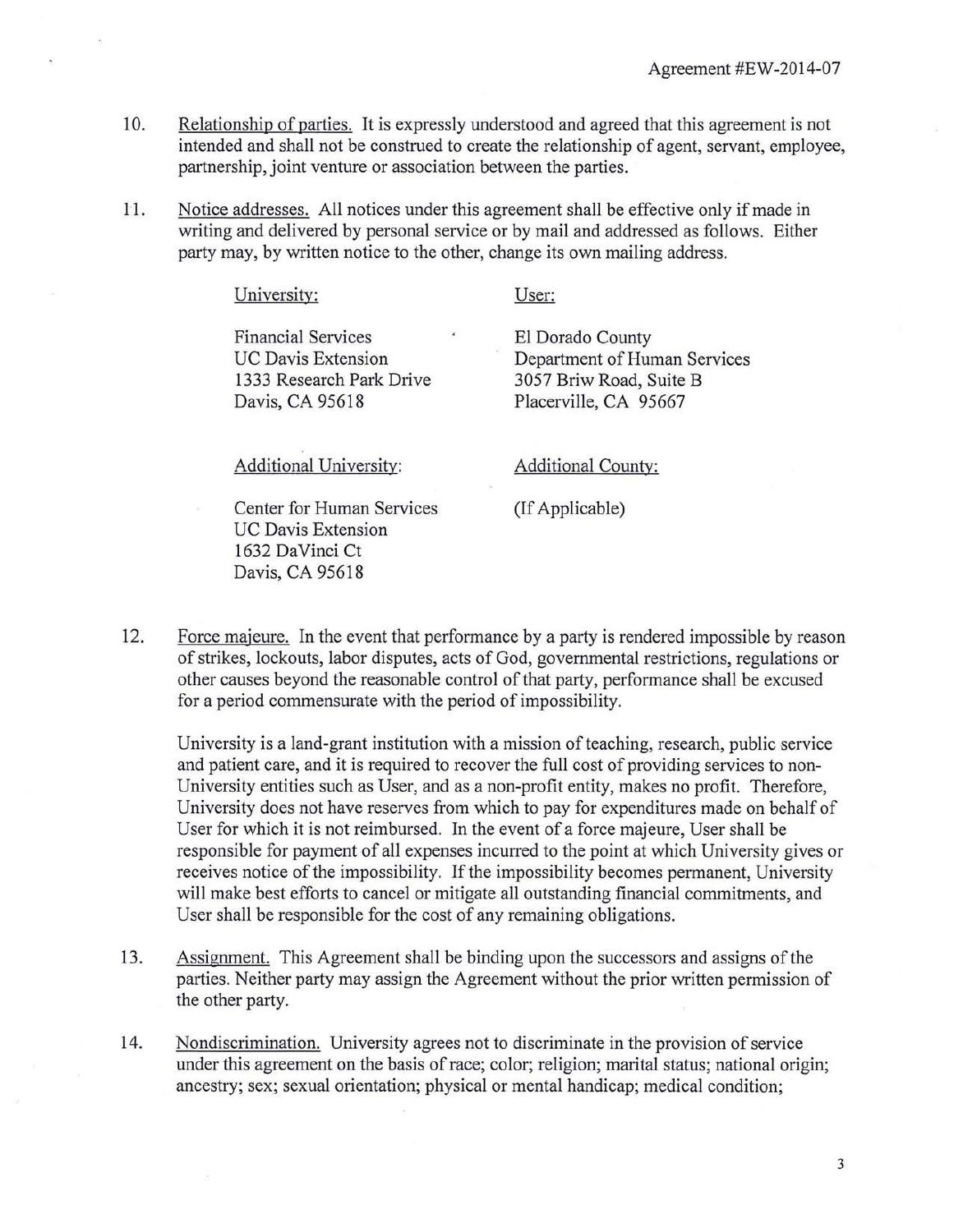political affiliation; status as a Vietnam-era veteran or disabled veteran; or, within the limits imposed by law or University regulations, because of age or citizenship. University is an affirmative action/equal opportunity employer.

- 15. Conflict of Interest. The parties to this Agreement have read and are aware of the provisions of Government Code section 1090 et seq. and section 871 00 relating to conflict of interest of public officers and employees. University represents that it is unaware of any financial or economic interest of any public officer of employee of User relating to this Agreement. It is further understood and agreed that if such a financial interest does exist at the inception of this Agreement, User may immediately terminate this Agreement by giving written notice.
- 16. Waiver of Rights. No delay or failure of either party in exercising any right, and no partial or single exercise of any right, shall be deemed to constitute a waiver of that right or any other right.
- 17. Headings. The headings and captions contained in this Agreement are for convenience only, and shall be of no force or effect in construing and interpreting the provisions of this Agreement.
- 18. Severability of Terms. In the event of any conflict between any provisions ofthis agreement and any applicable law, rule or regulation, this agreement shall be modified only to the extent necessary to eliminate the conflict and the rest of the agreement shall remain unchanged and in full force and effect.
- 19. Governing law. The laws of the State of California shall govern this agreement.
- 20. Integrated agreement. This agreement constitutes the entire understanding between the parties respecting the subject matter contained herein and supersedes any and all prior oral or written agreements regarding such subject matter.

IN WITNESS WHEREOF, this agreement has been executed as of the date first set forth above.

THE REGENTS OF THE UNIVERSITY OF CALIFORNIA  $Bv$  $\overline{a}$ ELIFORNIA By

Name Title

Title<br>Date\_\_\_\_\_\_\_\_\_\_<del>C</del>[r4f(4

FEIN: 94-6036494

ELDORADO COUNTY

Title Chair. Board of Supervisore

Date

James S. Mitrigin Clerce of the Board of Supervisor